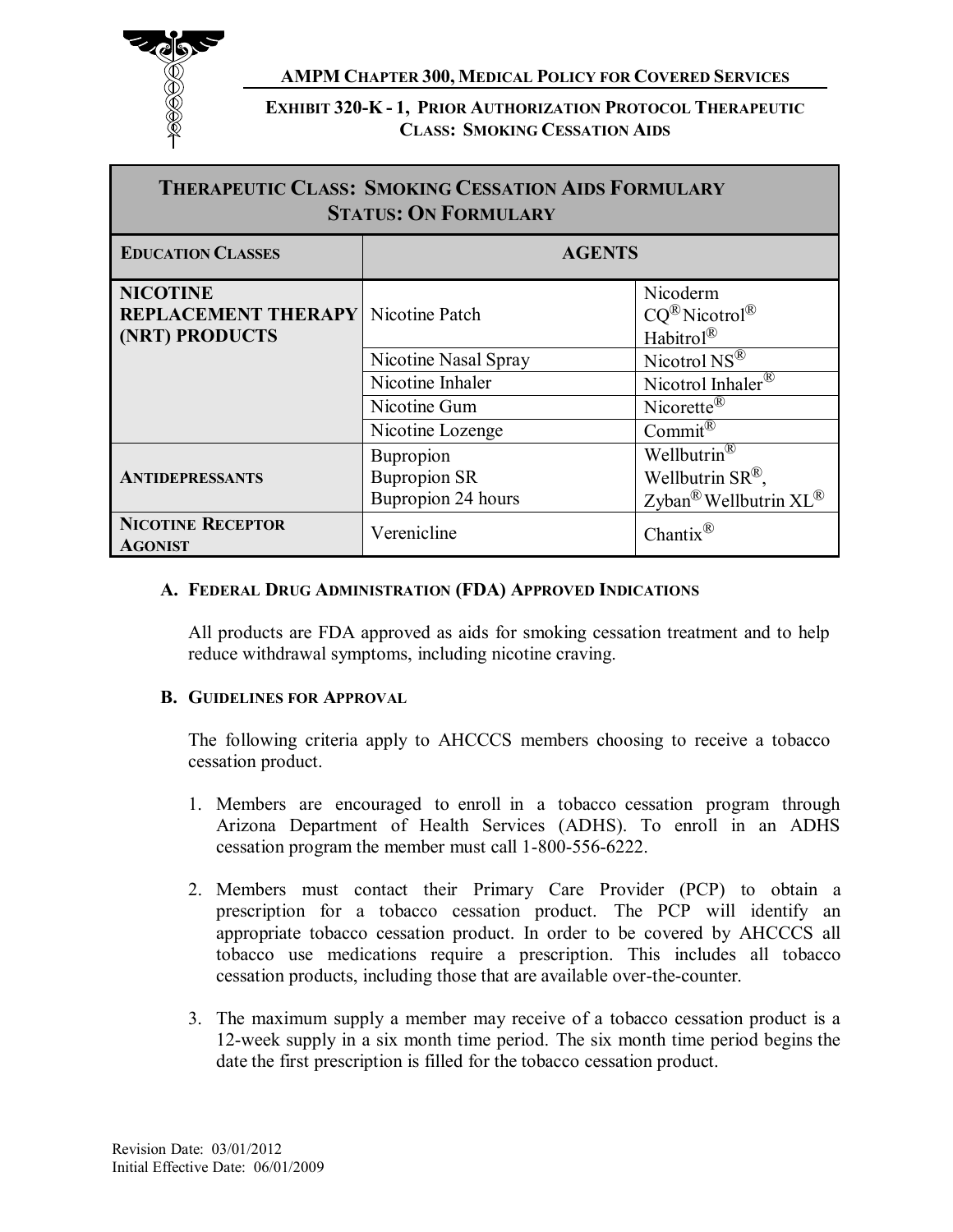

 **CLASS: SMOKING CESSATION AIDS EXHIBIT 320-K - 1, PRIOR AUTHORIZATION PROTOCOL THERAPEUTIC** 

## **C. PRIOR AUTHORIZATION WILL BE REQUIRED FOR THE FOLLOWING:**

- 1. Members under the age of 18 years old,
- 2. Brand name medications when a generic product is available, and
- 3. Bupropion 24 hour / Wellbutrin XL.

# **D. COVERAGE IS NOT AUTHORIZED FOR:**

- 1. Non-Title XIX Members,
- 2. Indications other than for as an aid for smoking cessation,
- 3. Doses greater than the FDA Maximum Allowable,
- 4. Combination treatment with more than one of the above agents, or
- 5. Specific drug-disease condition contraindications.

### **E. COVERAGE FOR DUAL ELIGIBLES:**

 Medications that are available by prescription only and bear the federal legend, Federal Law Prohibits Dispensing Without a Prescription‖ are to be obtained from and covered by the Medicare Part D Plan.

 Medications that are available over-the-counter are to be covered by the AHCCCS Contracted Health Plans and ordered in accordance with Section B, Guidelines for Approval.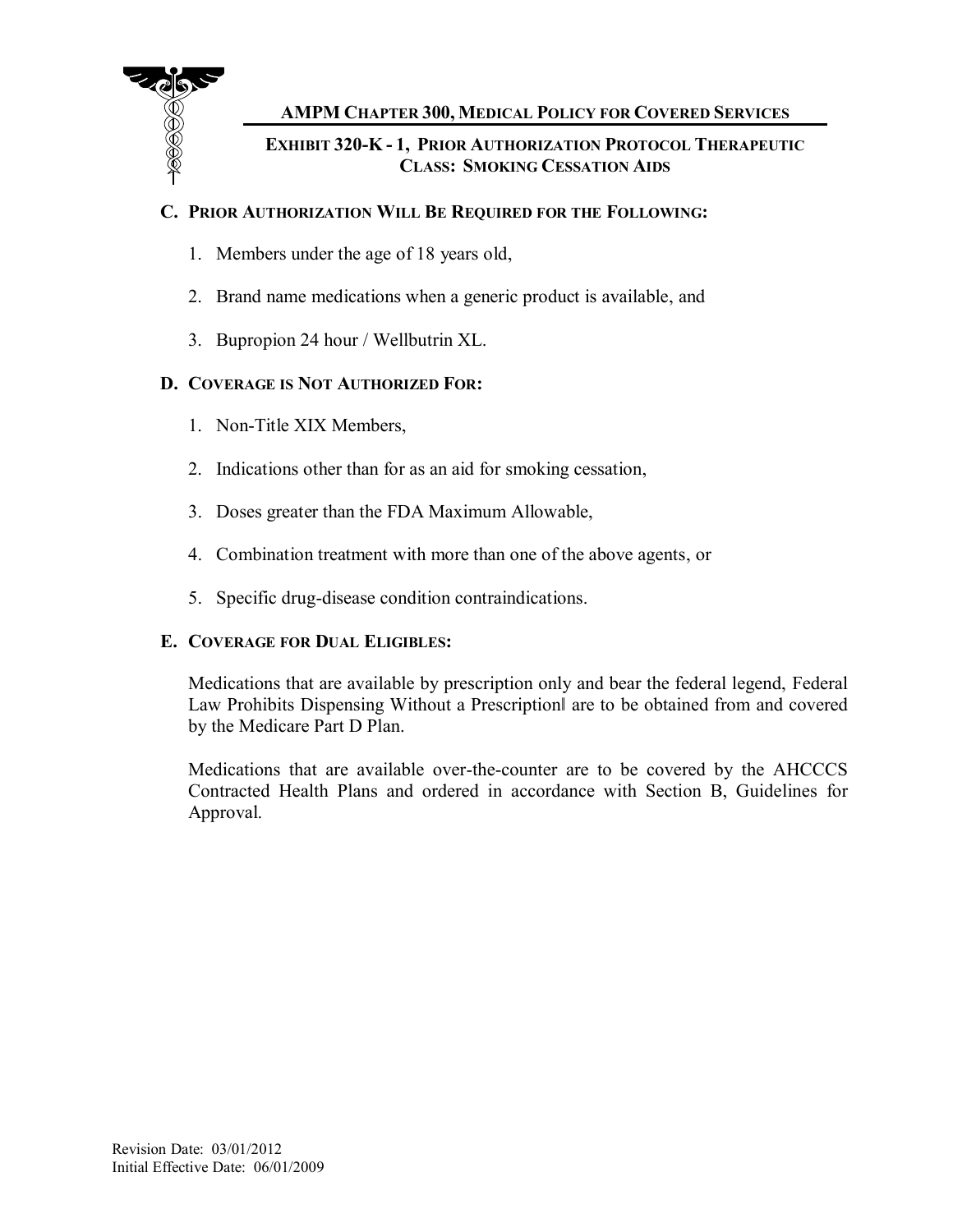

## **CLASS: SMOKING CESSATION AIDS EXHIBIT 320-K - 1, PRIOR AUTHORIZATION PROTOCOL THERAPEUTIC**

### **F. THERAPEUTIC ALTERNATIVES**

| <b>SMOKING CESSATION</b><br><b>PRODUCT</b>                                                                    | <b>DOSING REGIMEN</b>                                                                                                                                                      | <b>MAXIMUM</b><br><b>DAILY DOSE</b>                              |
|---------------------------------------------------------------------------------------------------------------|----------------------------------------------------------------------------------------------------------------------------------------------------------------------------|------------------------------------------------------------------|
| <b>NICOTINE NASAL SPRAY</b><br>$(Nicotrol^{\otimes} NS)$                                                      | 2-4 sprays per hour<br>Minimum effective dose is 16 sprays<br>per day                                                                                                      | 40mg<br>80 sprays per day<br>80 sprays = $\frac{1}{2}$<br>bottle |
| <b>NICOTINE INHALER</b><br>$(Nicotrol^{\otimes} Inhaler)$                                                     | 6-16 cartridges a day individualized<br>dosing as needed.                                                                                                                  | 16 cartridges per<br>day                                         |
| <b>NICOTINE PATCH</b><br>(Nicoderm <sup>®</sup> CQ,<br>$Nicotrol^{\mathcal{B}}$ , Habitrol $^{\mathcal{B}}$ ) | $7 \text{ mg} / 24 \text{ hours}$<br>14 mg $/$ 24 hours<br>$21 \text{ mg} / 24 \text{ hours}$                                                                              | 21mg<br>24<br>per<br>hours                                       |
| <b>NICOTINE GUM</b><br>$(Nicorette^{\mathcal{B}})$ , OR<br>Lozenge $(Commit^{\circledR})$                     | 1 piece every 1-2 hours weeks 1-6,<br>then<br>1 piece every 2-4 hours weeks 7-9,<br>then<br>1 piece every 4-8 hours weeks 10-12.                                           | 24 pieces of gum<br>or lozenges per<br>day                       |
| <b>BUPROPION HCL SR</b><br>$(Zyban^{\mathfrak{B}}/Wellbutrin)$<br>$SR^{\circledR}$                            | 150mg orally every day for the first 3<br>days, may increase to 150mg twice a<br>day if tolerated.                                                                         | 300mg per day                                                    |
| <b>VERENICLINE</b><br>$(Chantix^{\otimes})$                                                                   | <b>Titration Schedule:</b><br>0.5 mg orally daily for 3 days, then<br>0.5 mg twice daily for 4 days,<br>then 1 mg twice daily to complete the<br>12 week course of therapy | 2 <sub>mg</sub> per day                                          |

#### **G. GENERAL INFORMATION**

- 1. Nicotine Replacement Therapy (NRT)
	- a. Dependence has been recognized as a chronic, relapsing disease
	- b. Any form can be toxic and addictive
	- c. Smoking-drug interactions are costly to the health care system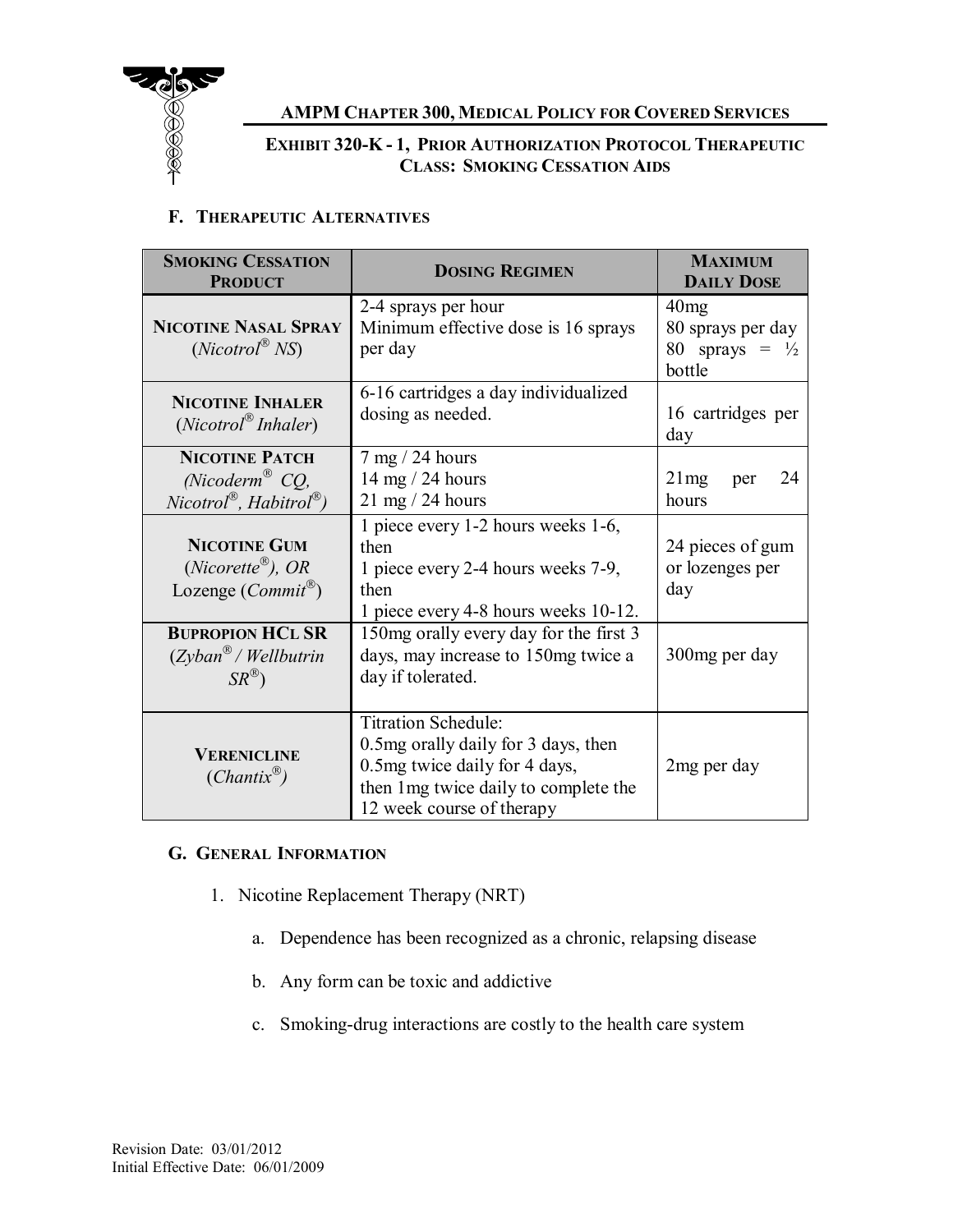

## **CLASS: SMOKING CESSATION AIDS EXHIBIT 320-K - 1, PRIOR AUTHORIZATION PROTOCOL THERAPEUTIC**

- 2. Bupropion (Wellbutrin, Wellbutrin XL & Zyban)
	- a. Mechanism of action is unknown
	- b. In comparative data trials, efficacy is superior to NRT
	- c. Reduces weight gain after smoking cessation
	- d. Has several contraindications, precautions and warnings
	- e. The study, *A Controlled Trial of Sustained-Release Bupropion, a Nicotine Patch, or Both for Smoking Cessation* (1999)*,* found that sustained release bupropion alone or in combination with a nicotine patch resulted in significantly higher long-term rates of smoking cessation as compared to the use of either the nicotine patch alone or placebo. Abstinence rates were higher with combination therapy than with bupropion alone but the difference was not statistically significant.
- 3. Verenicline (Chantix)
	- a. Represents a new class for smoking cessation therapy and acts as a nicotine partial receptor agonist.
	- b. Dose dependent nausea has been reported in up to 40% of utilizing patients.
	- c. Long-term safety is unknown.
	- d. Does not reduce weight gain after smoking cessation.
	- e. Efficacy of Verenicline as compared to NRT is currently unknown.
	- f. In comparative trials following 12 weeks of treatment, bupropion naïve patients receiving Verenicline were more likely to quit smoking than patients on bupropion.
	- g. In one Verenicline study, an additional 12-week course of therapy was given to abstinent patients immediately after the first 12-week course had elapsed. There is currently no data to support the efficacy of re-starting Verenicline after a lapse in therapy following the initial 12-week course.
	- h. No contraindications (other than drug allergy).
	- i. Extreme caution should be taken when evaluating a person with serious mental illness for a trial of Verenicline.
- 4. Abstinence rates were consistently higher with all products when combined with a behavioral modification program.